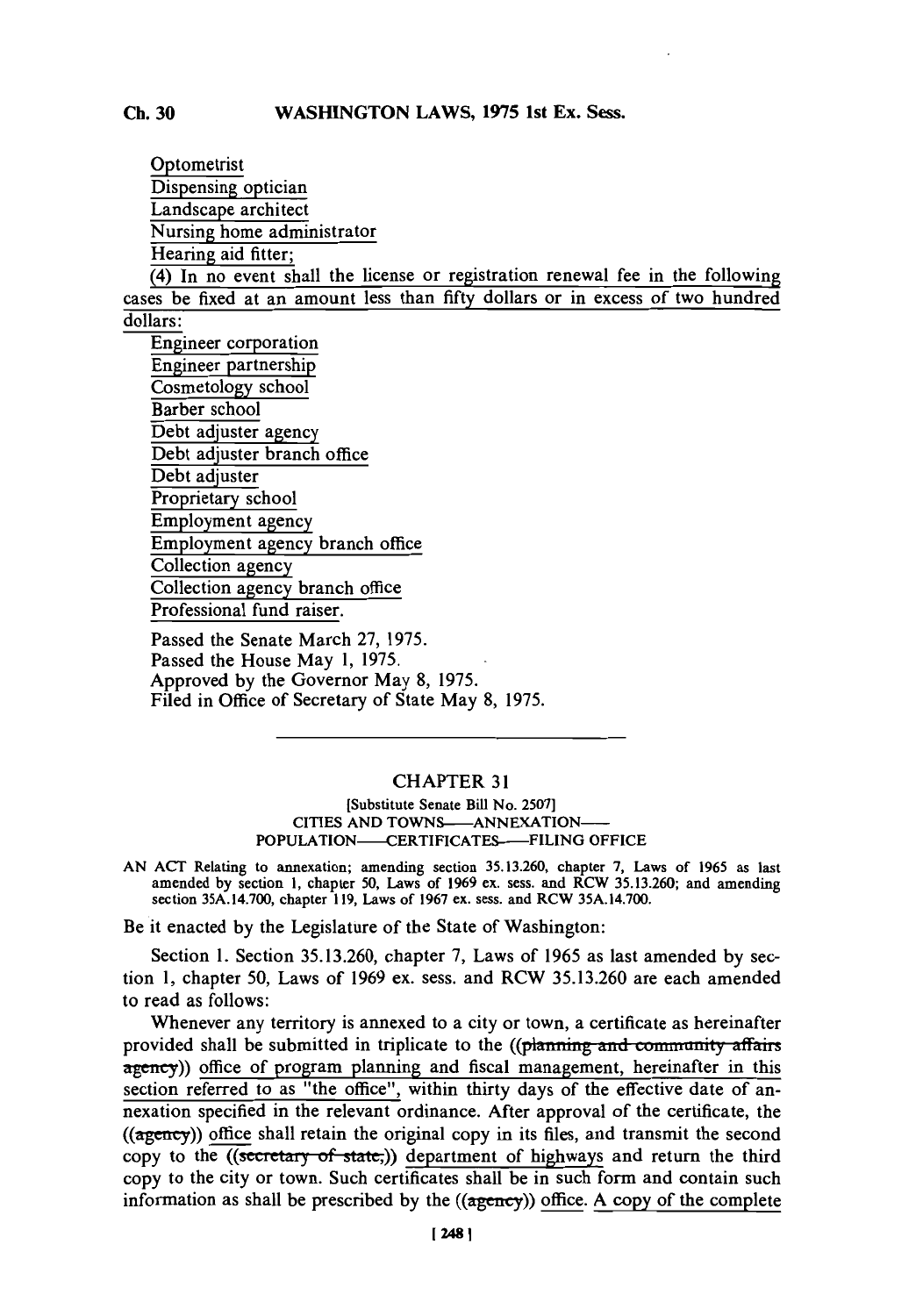ordinance containing alegal description and a map showing specifically the boundaries of the annexed territory shall be attached to each of the three copies of the certificate. The certificate shall be signed **by** the mayor and attested **by** the city clerk. Upon request, the ((agency)) office shall furnish certification forms to any city or town.

The resident population of the annexed territory shall be determined **by,** or under the direction of, the mayor of the city or town. Such population determination shall consist of an actual enumeration of the population which shall be made in accordance with practices and policies, and subject to the approval of, the ((agency)) office. The population shall be determined as of the effective date of annexation as specified in the relevant ordinance.

Until an annexation certificate is filed and approved as provided herein, such annexed territory shall not be considered **by** the ((agency)) office in determining the population of such city or town.

Upon approval of the annexation certificate, the  $((\text{agency}))$  office shall forward to each state official or department responsible for making allocations or payments to cities or towns, a revised certificate reflecting the increase in population due to such annexation. Upon and after the date of the commencement of the next quarterly period, the population determination indicated in such revised certificate shall be used as the basis for the allocation and payment of state funds to such city or town.

For the purposes of this section, each quarterly period shall commence on the first day of the months of January, April, July, and October. Whenever a revised certificate is forwarded by the ((agency)) office thirty days or less prior to the commencement of the next quarterly period, the population of the annexed territory shall not be considered until the commencement of the following quarterly period.

Sec. 2. Section *95A.14.700,* chapter **119,** Laws of **1967** ex. sess. and RCW *35A.* **14.700** are each amended to read as follows:

Whenever any territory is annexed to a code city, a certificate as hereinafter provided shall be submitted in triplicate to the ((state census board)) office of program planning and fiscal management, hereinafter in this section referred to as "the office", within thirty days of the effective date of annexation specified in the relevant ordinance. After approval of the certificate, the  $((*board*))$  office shall retain the original copy in its files, and transmit the second copy to the  $($ secretary of state;)) department of highways and return the third copy to the code city. Such certificates shall be in such form and contain such information as shall be prescribed **by** the ((board)) office. **A** copy of the complete ordinance containing a legal description and a map showing specifically the boundaries of the annexed territory shall be attached to each of the three copies of the certificate. The certificate shall be signed **by** the mayor and attested **by** the city clerk. Upon request, the ((board)) office shall furnish certification forms to any code city.

Upon approval of the annexation certificate, the office shall forward to each state official or department responsible for making allocations or payments to cities or towns, a revised certificate reflecting the increase in population due to such annexation. Upon and after the date of the commencement of the next quarterly period, the population determination indicated in such revised certificate shall be